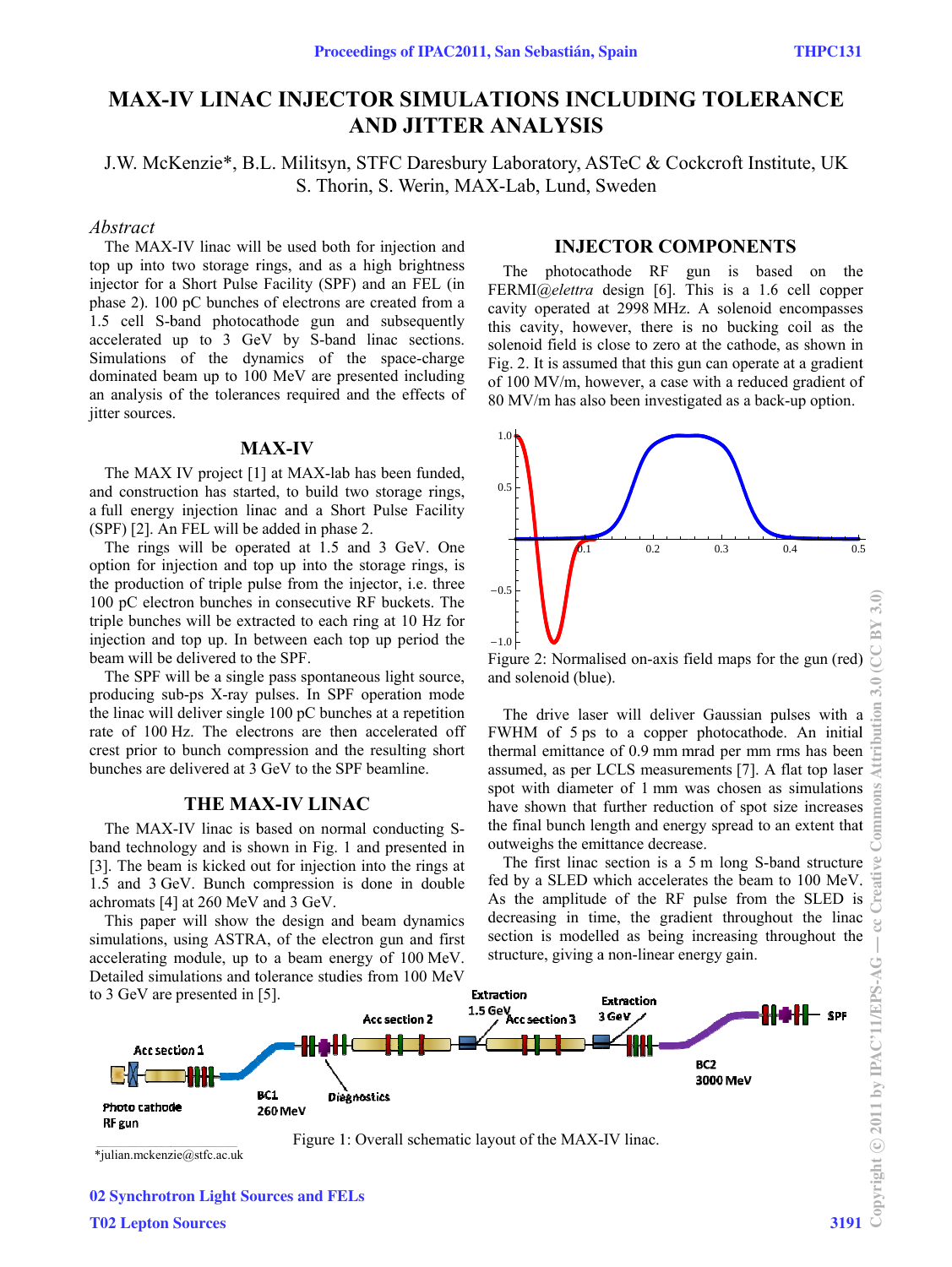## **INVARIANT AMPLITUDE MATCHING**

In order to achieve a constant transverse beam size and low emittance throughout the linac structure, without a surrounding solenoid, the invariant amplitude condition,

$$
\sigma_i = \frac{2}{r'} \sqrt{\frac{I}{3I_0 \gamma_i}}
$$
 (1)

should be met [8]. This relates the beam size  $\sigma_i$  at the linac entrance to an accelerating gradient *γ'* for a beam of current *I* and initial energy *γi.* For a beam with initial energy of 4.5 MeV, linac gradient of 26.25 MV/m, current of 15 A, this condition is met with  $\sigma_i = 0.21$  mm.

The beam should also enter the linac with zero divergence. This occurs when the position of the beam size minimum and the position of the local emittance maximum (between the two minima) meet. Fig. 3 shows that such a case can be met by adjusting the gun phase and solenoid strength. The linac is then placed in the position described.



Figure 3: Evolution of rms beam size [mm] (green) and transverse emittance [mm mrad] (red).

## **SIMULATION RESULTS**

Fig. 4 shows the evolution of the beam size and emittance along injector with the linac placed at the optimum position described above. The beamline parameters are described in Table 1. Final beam parameters are summarised in Table 2. Each simulation used 100,000 macroparticles.

Table 1: Beam line parameters used in simulations

| Parameter                         |       | <b>Units</b> |
|-----------------------------------|-------|--------------|
| Bunch charge                      | 100   | pC           |
| Laser spot diameter               |       | mm           |
| Laser pulse width (FWHM Gaussian) | 5     | ps           |
| Initial thermal emittance         | 0.225 | mm mrad      |
| Gun peak field                    | 100   | MV/m         |
| Gun phase                         | - 5   | $\circ$      |
| Solenoid peak field               | 0.190 | T            |
| Linac entrance position           | 1.85  | m            |
| Linac peak field                  | 40.3  | MV/m         |
| Linac field flatness              | 0.58  |              |
| Linac phase                       | $+5$  | $\circ$      |



Figure 4: Evolution of rms beam size [mm] (green), transverse emittance [mm mrad] (red), and rms bunch length [ps] (blue).

For a reduced gun gradient of 80 MV/m, similar matching conditions were found by reducing the solenoid peak field to 0.155 T. Fig. 5 shows the final current and emittance profiles at both gun gradients.



Figure 5: Current and emittance profiles for gun peak fields of 100 MV/m (blue) and 80 MV/m (red).

Table 2: Beam parameters for different gun gradients

| <b>Gun gradient</b> | 100   | 80    | MV/m    |  |
|---------------------|-------|-------|---------|--|
| Beam size (rms)     | 0.212 | 0.209 | mm      |  |
| Projected emittance | 0.638 | 0.654 | mm mrad |  |
| Peak current        | 21    |       |         |  |
| Bunch length (rms)  | 1 60  | 2.05  | ĎS      |  |
| Bunch length (full) | 7 38  |       | ĎS      |  |